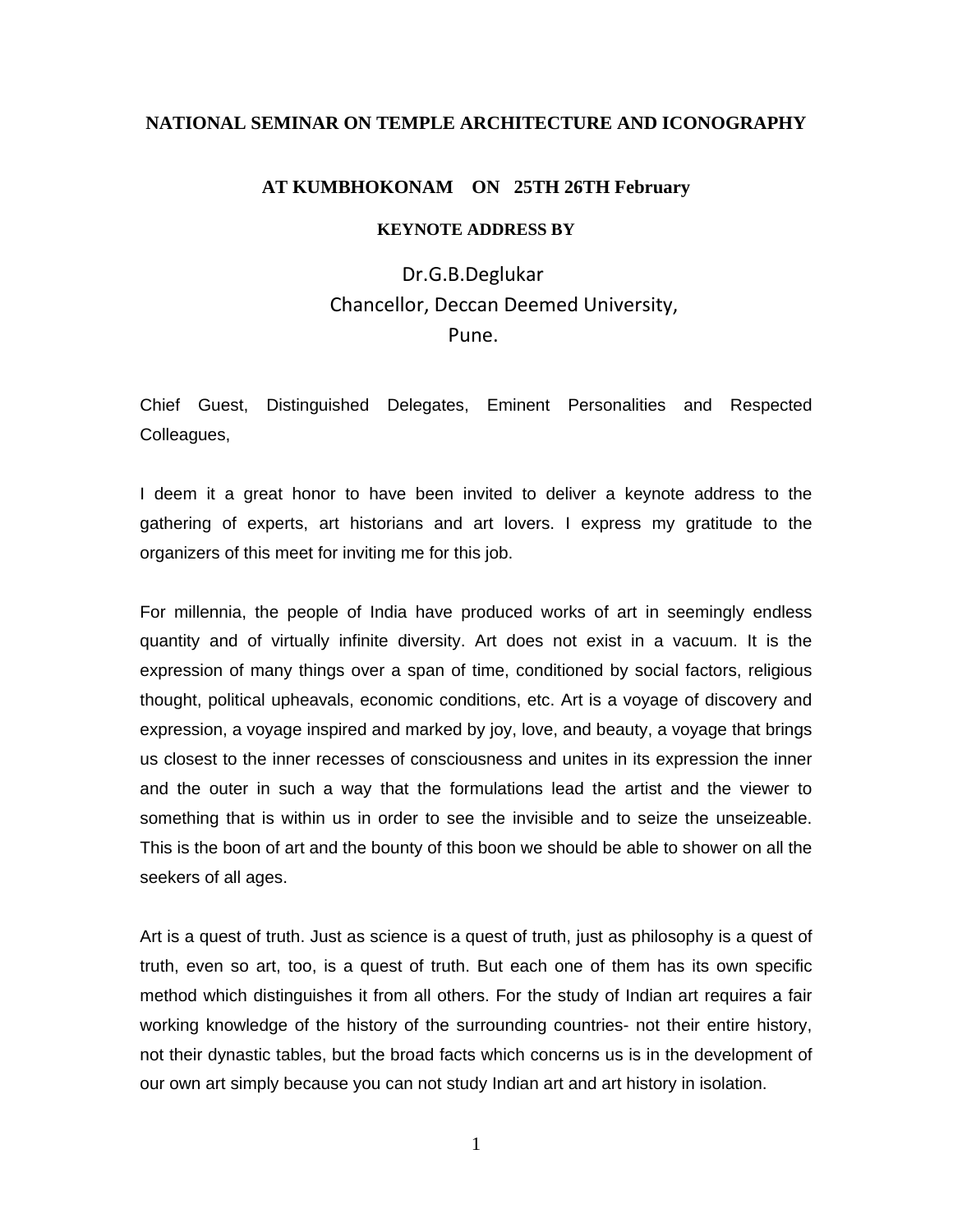According to Ashok Kelkar there are those for whom art is for delight only. This is hedonism, Anandavad and for didacticist Ashyavada meaning there by art is pure meaning, it communicates a message. He further speaks of vitalism , (Jivanavada), that is to think as to how different ways of life have been embodied in art, how art is influenced by society and its culture, and influences in turn society and its culture. To create and enjoy art are no less than, and no more than, modes of living. Thus, Buddhist art is Buddhist not simply by reason of its Buddhist themes or its creators being Buddhist, but rather by reason of its being an integral part of the Buddhist way of lifeelaborates Prof. Kelkar.

There are certain essential elements that are distinguishing features of art and art experience. There is, first, intuition of the artist, ----intuition that marks the awakening in experience that unites the self of the artist and the object on which the artist concentrates.

This experience leads up to identity and is marked by sincerity. The result of the experience is the discovery of the truths of the object and the discovery of the beauty of the object. This beauty vibrates in the consciousness in a state of joy, in a state of feeling, in a state of *rasa* of creation and some kind of inevitability of the expression of form through a technique that is appropriate to the given form of art. Form and technique are interrelated and they demand each other in their road towards perfection. At a given stage of expression and creativity, they assume great importance, and the great masterpieces of art embody these elements and determine their excellence.

There is, I may say, mystery, miracle and magic of form, and the joy of the artist, the creativeness of the artist is in the discovery and expression of this mystery, miracle and magic. The artist arrives at the origin of the form, where the form seems to emerge from the womb of the formless, from the reality that is ineffable, which is yet no monotone and which is not devoid of potency, but is capable of power, and of multiple formations of significant symbolism. Art is thus essentially a journey to the secret where the unseizeable is seized, where significant forms are discovered and expressed. The subtlest experience of art consists in arriving at the subtlety of the relationship between the form and the formless, the finite and the infinite, the qualified and the unqualified, the conditioned and the unconditioned.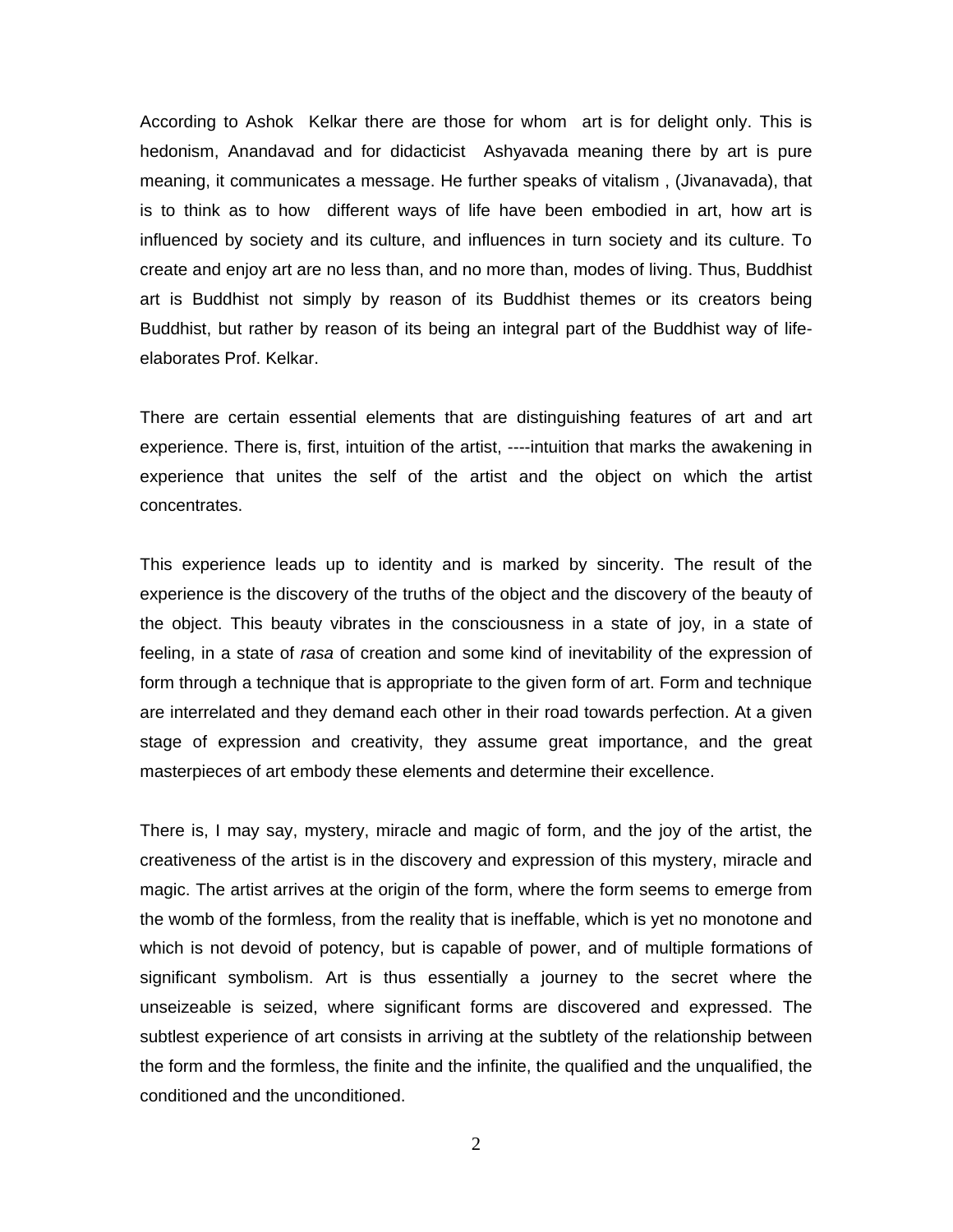Indian art has been able to sustain its intellectual appeal for thousands of years. Thus, the statement of Pablo Picasso, that " if a work of art cannot live always in the present, it may not be considered at all. The art of the Greeks, of the Egyptians, of great painters who lived in other times is not an art of the past; perhaps it is more live today than it ever was." is equally valid for ancient and classical Indian art. (Quoted by Radhakamal Mukherjee in The Cosmic Art Of India, p.32).

It is said that man is not an island and the same is true with art. It is closely associated with life, inseparably related with all aspects of human life, be it social, religious, or spiritual. In the Indian context the art is one of the ways of expressing philosophy though it is often difficult to find out the exact relation between art and philosophy as the former is concrete and the latter is abstract.

Any society can be known comprehensively only when we know culture which has two aspects, material and metaphysical. The material aspect is known from the things material which a society uses and with which a society tries to lead a happy worldly life. The metaphysical side consists of the thoughts that motivate a society, thoughts that culminate in creative outpourings: religious, philosophical, ethical, literary and artistic. The material culture, one may say, represents the outer casement (body) of a society and the metaphysical, its soul. Society sans culture even if materially rich is like mortal being without a soul and the art is such a medium which subtlely and inextricably links both the material civilization and culture.

#### ART AND ARCHAEOLOGY:

Archaeology reveals the man's past of millions of years and art is such a media which infuses life in the skeletons dug out by the archaeologist. Thus the strength of art enabling archaeologist visualize life of human beings in the past. Every body from us knows that the excavations at Mohenjodado and Hadappa yielded striking artistic objects for the first time in India. Some of them are sculptures in the round denoting progress of those artists in the plastic art. Moreover the objects of different shapes and sizes found in the excavations show not only material development but are also suggestive of cultural aspects, for example the statuette of a dancing girl presents not only the knowledge of art of dance, but also the aesthetic sense of the artist of that age. Right

3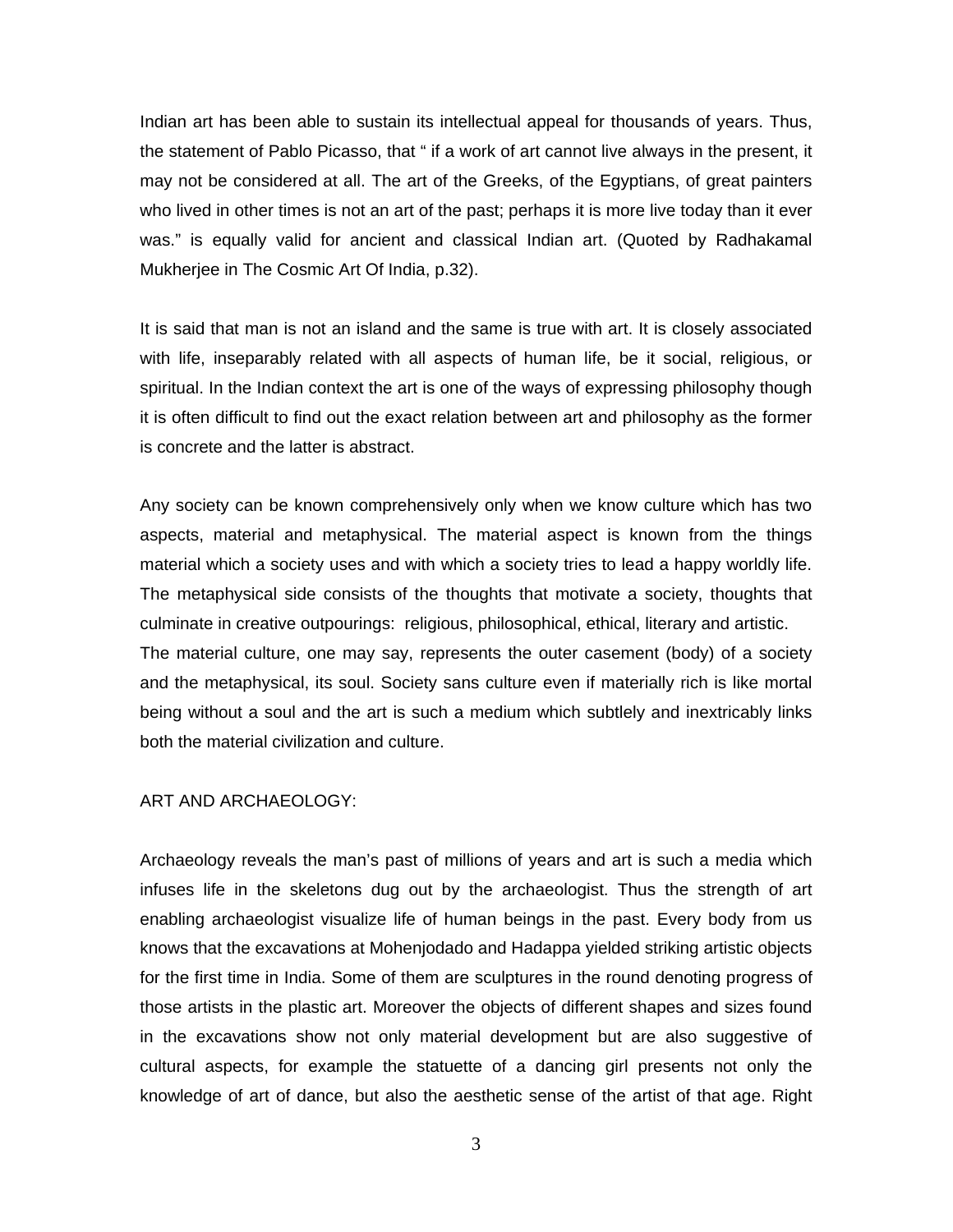from the Hadappa period the Indian artist brought forth passionately artistic productions of both men and animals in a variety of mediums; T.C., bones, ivory, metal, and paintings on the earthen wares. All these represent the rich variety of people that were living in the cities and villages of the Indus civilization.

Again archaeology brings forth bones of males and females while the art provides an idea of their multiple activities, activities related to even love-games, all this is difficult to visualize through the finds unearthed by the archaeologist unless aided by artistic devices. The sacred and revered objects which a spade of an archaeologist digs out speak volumes of the mind of inhabitants who create these. Archaeology alone is not capable to visualize this aspect of human life sans the help of art. To be brief, it can be said that the art enriches archaeology, it gives flesh and forms to the bones the archaeologists dig out and infuses life in it. And thus art and archaeology are interdependent, inseparable and constitute an integral part of each other.

## ART AND RELIGIOUS IMAGERY:

Indian art does not express things but sublime ideas, complex meditations, flashing intuitions. The Hindu artist of the ancient and medieval periods has unfailingly expressed his deep faith in transcendental Reality. It is to be noted that art in India assimilates the truth and values of the metaphysical order into all spheres of life-social, moral, artistic. It knows no antithesis between the immediate and the ultimate, the earthly and the heavenly, the sensuous and the transcendental, and enjoyment (bhukti) and liberation (mukti)

The Shilpashastras codified the symbols, motifs and forms of Indian images. Without their depiction in stone, says Havell, the numerous gods of Indian religion would have ceased to exist. (Radhakamal Mukharjee , op.cit., p.32)

In the Indian context art is one of the sources of expressing philosophy and religious predilection of the society. The anthropomorphic forms of the poetic imagination of the Rig-Vedic nature-worshipper took a long time to crystallize into the iconic moulds. As the need to establish a more personal rapport with the divines arose man rather chose to worship them through symbols and rightly so, for how was he to differentiate between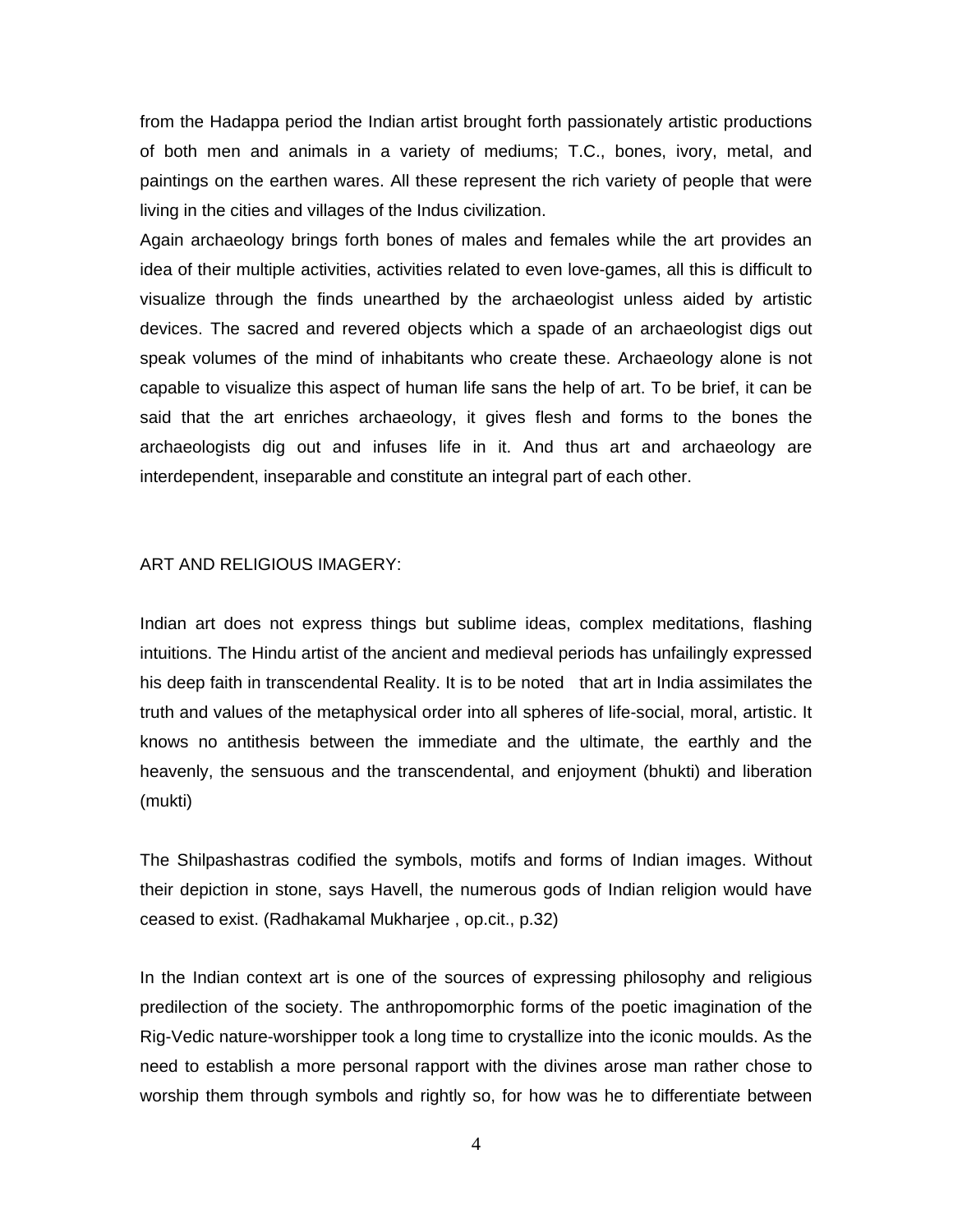one anthropomorphized divinity and another minus the poetic descriptions. The symbols became the differentiating marks giving shape and form to the various functions and attributes of the gods. Iconography brings forth the ethical values, philosophy and spiritual life. Iconography is the final culmination of the sculptural art; it constitutes the highest achievement of the artist. The earliest icons were modeled after man's own image, but at the folk level of worship. From the yaksha figures of the pre-Maurya or Maurya period it was not long before the Vedic gods too came to be endowed with physical forms characteristic of their natural powers. Man has found his God –*yatha dehe tatha deve.* Even then the search for the perfect physical form of the divinity on one hand and for the metaphysical formless Brahman or Atman, on the other continued their separate but parallel courses for a long time, the Saguna and the Nirguna unable to find a meeting ground. The emergence of the bhakti cult changed the entire scenario. For the ardent devotee the Saguna icon was merely an outer casement, a symbol of the formless Nirguna that permeated the entire universe, the ultimate goal of life being the realization of the intuitive identity of the individual and the universal soul, the Atman and the Brahman or the Jiwatma and the Paramatma (Ishwara).

The pre-eminence of the Saguna worship led to a spate of new gods and goddesses, brought to life through sculpted stone images. The artist-sculptors let their imagination run-riot to create a crowded pantheon of vivid forms and rich symbolism. Gradually the attempts were made to create a form representative of the Avyakta (invisible) Brahma. It was of course the work of the philosophers and the thinkers among the sculptors. I have chosen to call the finest product of their iconic vision Bimba-Brahma, the Bimba , the image symbolizing Brahma was the ultimate in the art of icon making. Neither the sculptor nor the artist could aim to go beyond it.

While personifying the philosophy the artist has to go beyond the usual human form. He has to create images multi-armed and multi-headed. This, of course, was not properly perceived by some writers both Indians and Europeans. They took such images as an unpardonable defect. Vincent Smith does not admit such images as pieces of art and say they lack beauty. He was followed by Maskell and Sir George Birdwood; the latter says "this is possibly why sculpture and paintings are unknown in India. It is easier to prove them totally wrong for they could not catch the concept and significance of this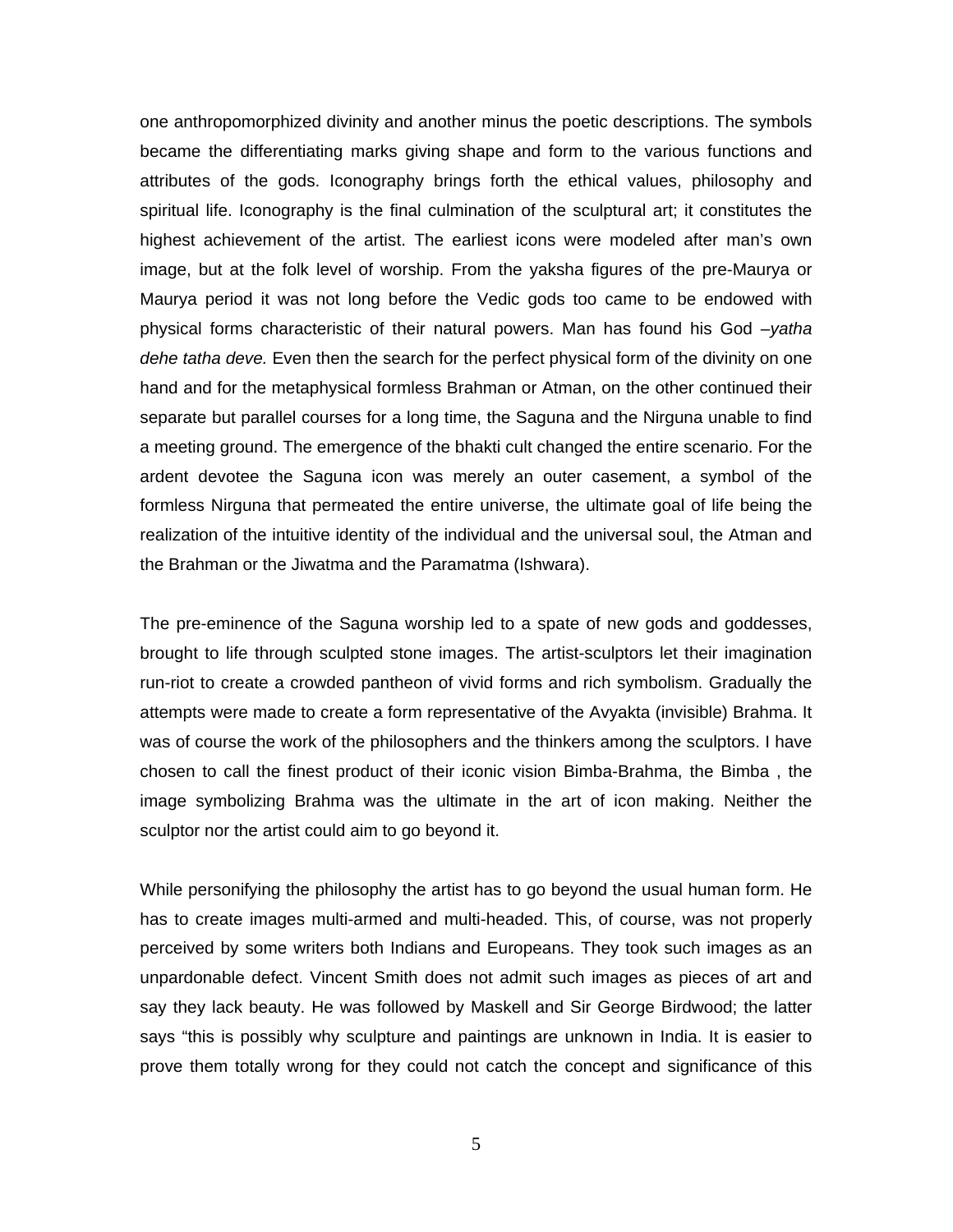creation by philosopher-sculptor. While criticizing artistic creations one should try to know its aim.

 It is better here to take in consideration Mr. Holmes suggestion that a work of art must posses in some degree the four qualities of unity, vitality, infinity and repose. In other words a work of art is great in so far as it expresses its own theme in a form at once rhythmic and impassioned, through a definite pattern it must express a motif deeply felt. So the work of art has the qualities which Holmes demands, if it is felt, need we further concern ourselves with arithmetic? asks Anand Coomarswamy (The Dance Of Shiva, 1991edn., p.82) The greatness of the Indian artist lies in the fact that he created an image as a masterpiece which is enshrined and worshiped. This can be taken as a work of art which lives always in the present, as says Pablo Picasso.

### ARCHITECTURE

Indian architecture, particularly Indian sacred architecture, in its inmost reality is an altar raised to the Divine self, a House of Cosmic Spirit. Art and architecture are considered an important source for understanding the material culture of a society. But they are not sufficient to understand life in its entirety because they do not throw adequate light on the metaphysical life of society. The exception is that of the temples among architecture and icons as far as sculptured stones are concerned. Both of these form a precious source of knowledge of both the material and metaphysical aspects of culture.

Scholars like Lethaby defines architecture as a matrix of civilization. Others state that it reveals man's mind in terms of wood, bricks and stone. On the basis of these and other definitions one can visualize architecture which enables us to know man's mind and the height of material culture which he has achieved. But the knowledge of the working of the mind does not mean the knowledge of the metaphysical attainments. While this holds good for secular architecture of all kinds, the temples are a marked exception. These religious structures are not simply places of worship and devotional congregation, but they have been conceived conceptually from their very foundations to their finials. The structural concept draws its inspiration from the Vedic tradition and the sacred lore of Brahmanism but their actual shapes and forms are the product of primeval modes of building whose rules are enshrined in the treatise on architecture.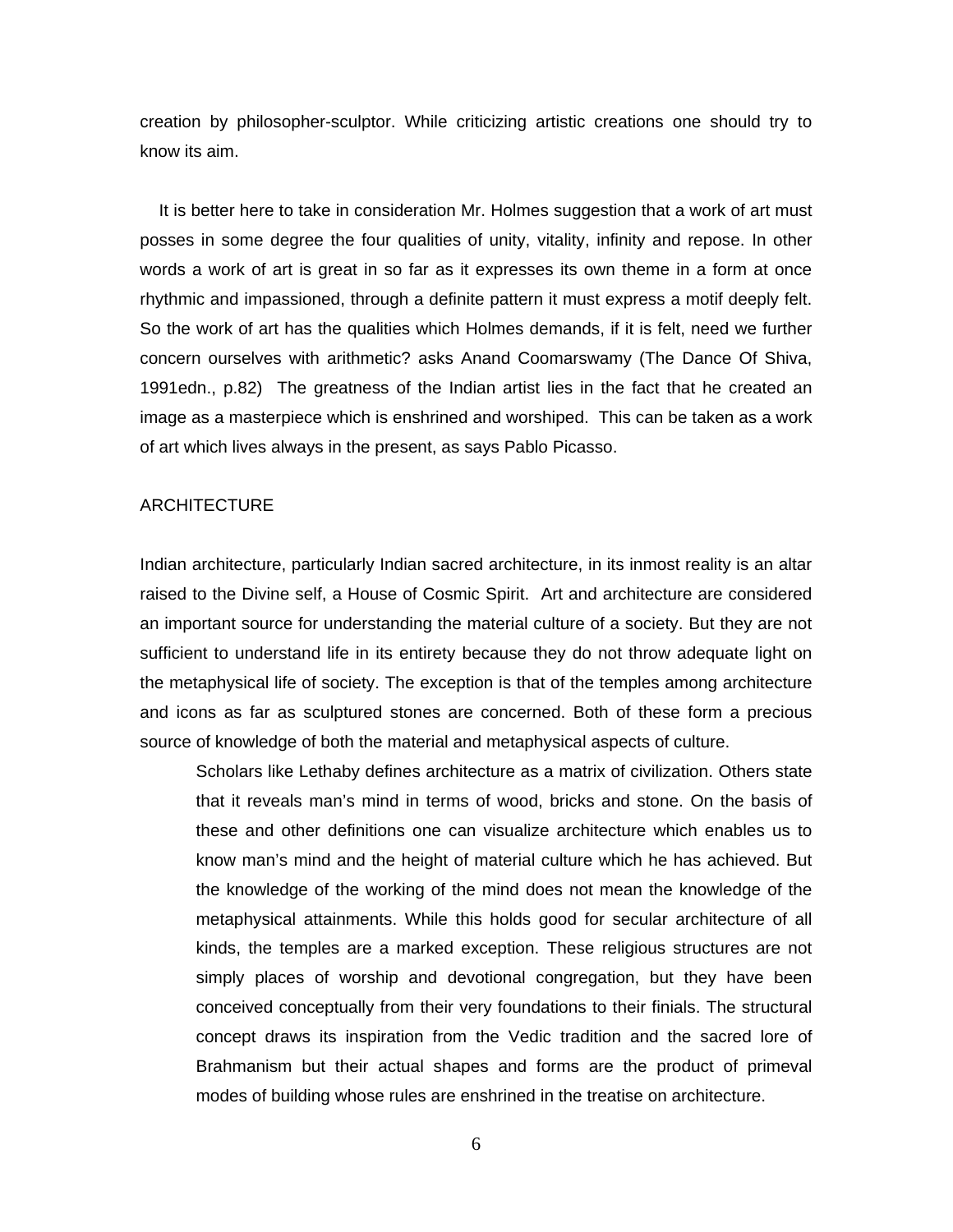Temple architecture in India was born of the truly Indian concept of a divinity in a spiritualized body. The organic theory cognizing architecture in terms of human organism permeates the entire structure of a Hindu temple and constitutes the primary subject-matter of *Shilpashastras.*

Ancient seers had always conceived of the human body as an abode of god, but it took the *'sthapati-s'* a long time to put forth a structure in the likeness of the human form. When the *Prasada* finally appeared, it was the realization of the dream of centuries of the ancient seers, philosophers and *sthapati-s* alike.

The Indian *sthapati-s,* however, took some centuries to translate into appropriate visual form, the abode to the immanent spirit-the god in the universe. His omnipresence has to be confined within the walls of the shrine in a befitting manner as the soul within the human body. The fundamental purpose of the temple architecture in India was to concretize the prevailing spiritual ethos/ consciousness into rock, brick and stone.

The enunciation by ancient philosophers of the organic theory that god and his temple correspond to the soul and the human body, posed a challenge before the sthapati-s. This was the stage where some sort of a structural shrine was felt necessary to house the anthropomorphic form of a deity. The *sthapati-s* in this respect had to start from naught. There was no model, no structural form to emulate.

A temple according to Brahmanic conception is the visible outer casement (body) of the invisible deity, a visible image of which installed in it. It is regarded, like the human body, as the outer visible form of the formless. And so the *sthapati-s* had to strive hard to endow the shape of the human body to the temple structure which had evolved by then to the sanctum stage.

According to *Mayamata* (xv111.193), the temple contains the whole manifestation in which He is beheld as *Purusha*, the supernal man. The *Agni- purana* , the *Hayashirshapancharatra, the shilparatna*, etc. describe various parts of the temple along with the corresponding limbs of the human body. They describe as the hair, the *Amalaka*